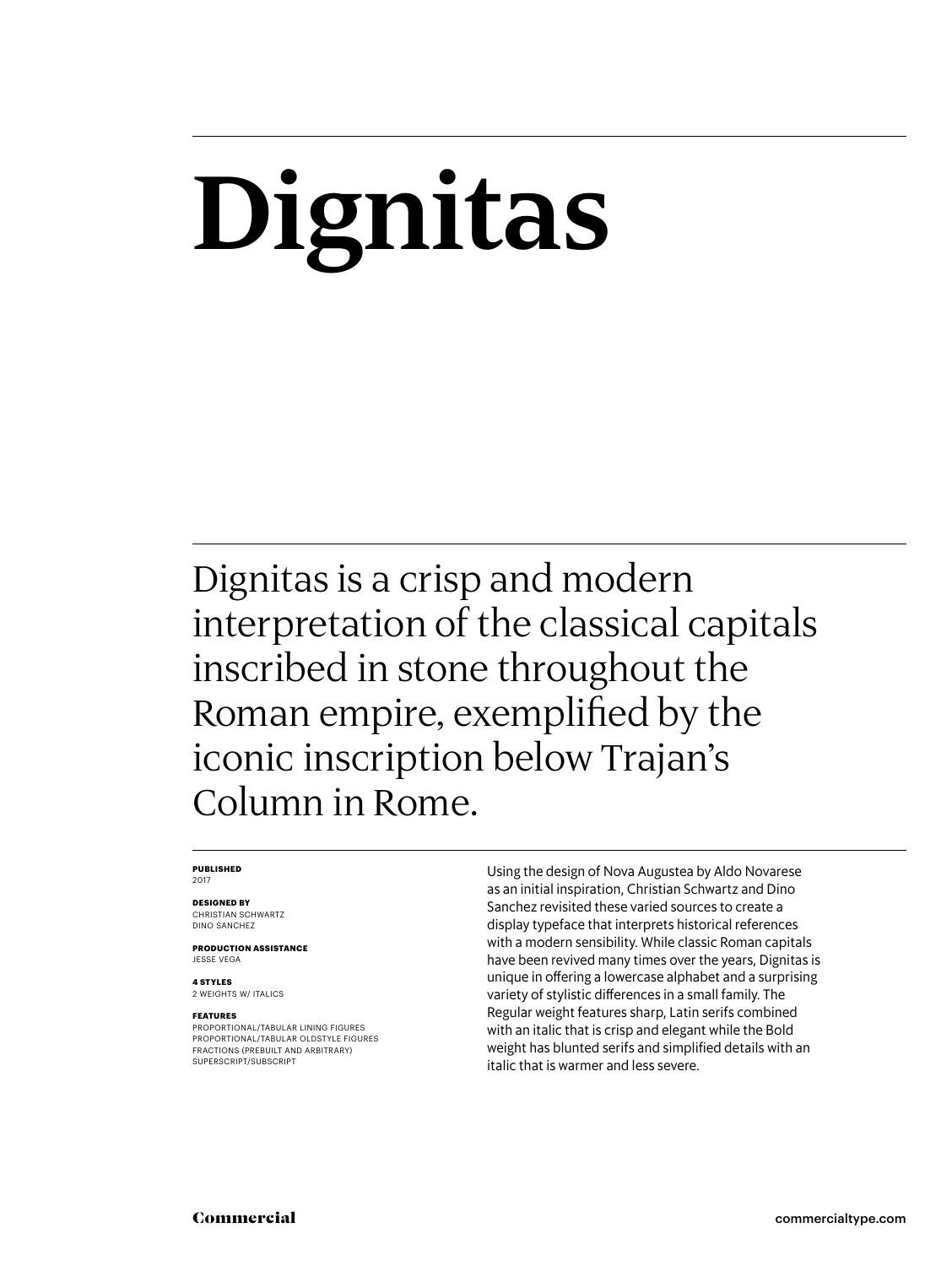### Dignitas Regular *Dignitas Italic* **Dignitas Bold** *Dignitas Bold Italic*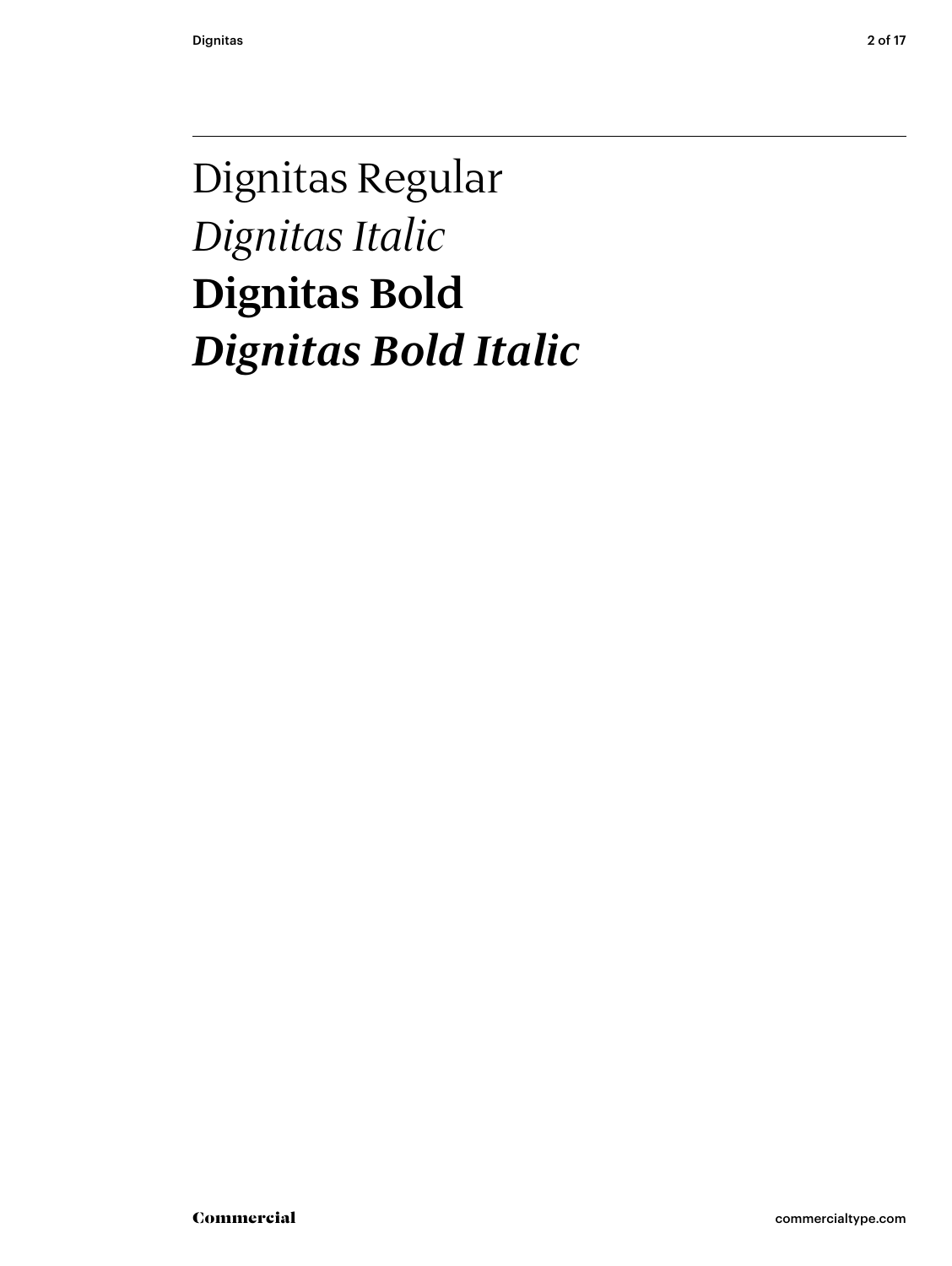## INDUSTRIALLY Utanþingsstjórn EXPOSICIONES Psychoanalytics DIGNITAS REGULAR, 70 PT

# *INTERSECTION Strephosymbolia GEGENSTÄNDE Anthropologique*

DIGNITAS ITALIC, 70 PT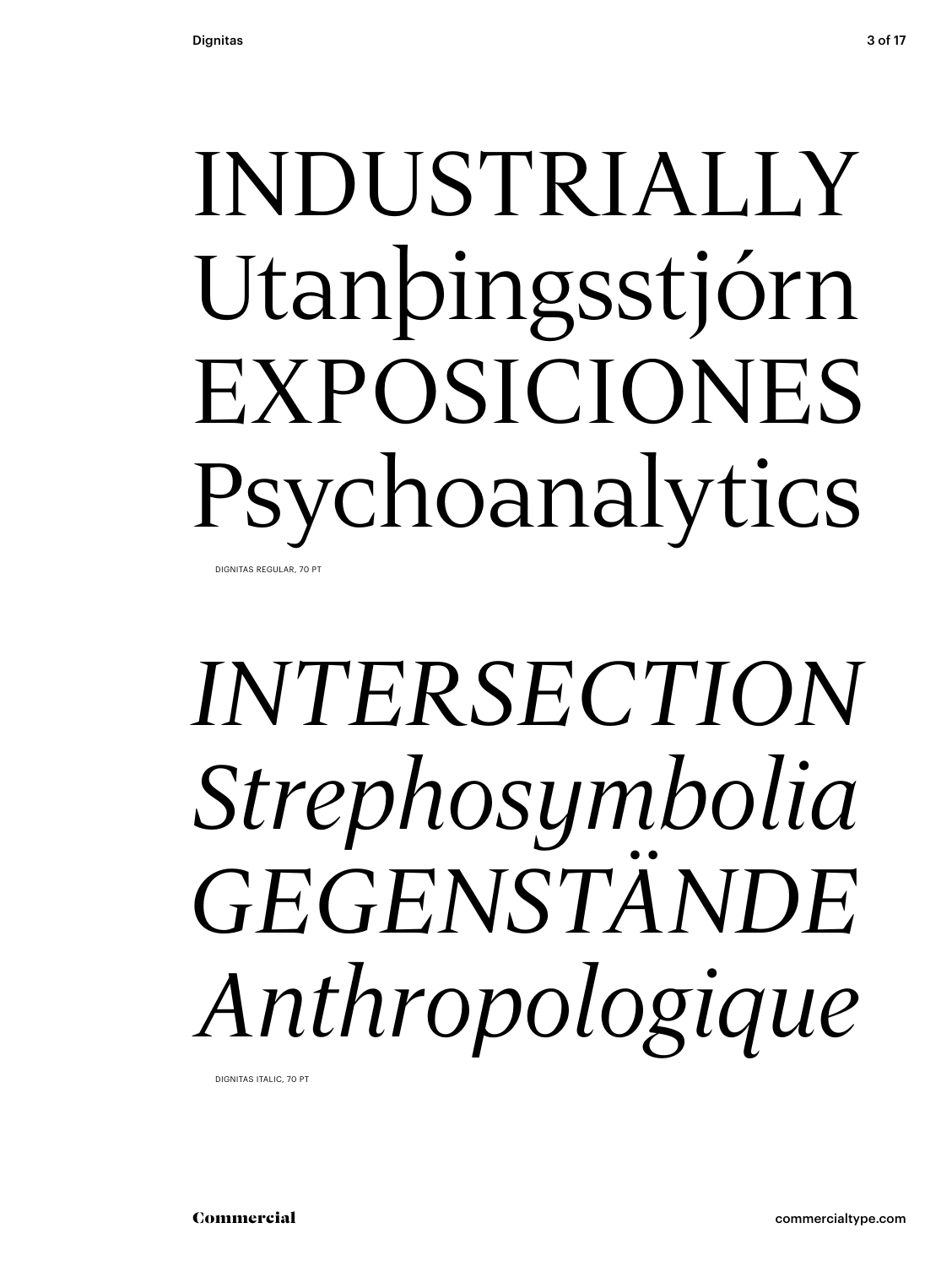## **QUATERNARY Renasimiyento MATERIAŁÓW Specializations** DIGNITAS BOLD, 70 PT

# *BYSANTINSKA Showstoppings CIVILIZAÇÕES Geometrijskom*

DIGNITAS BOLD ITALIC, 70 PT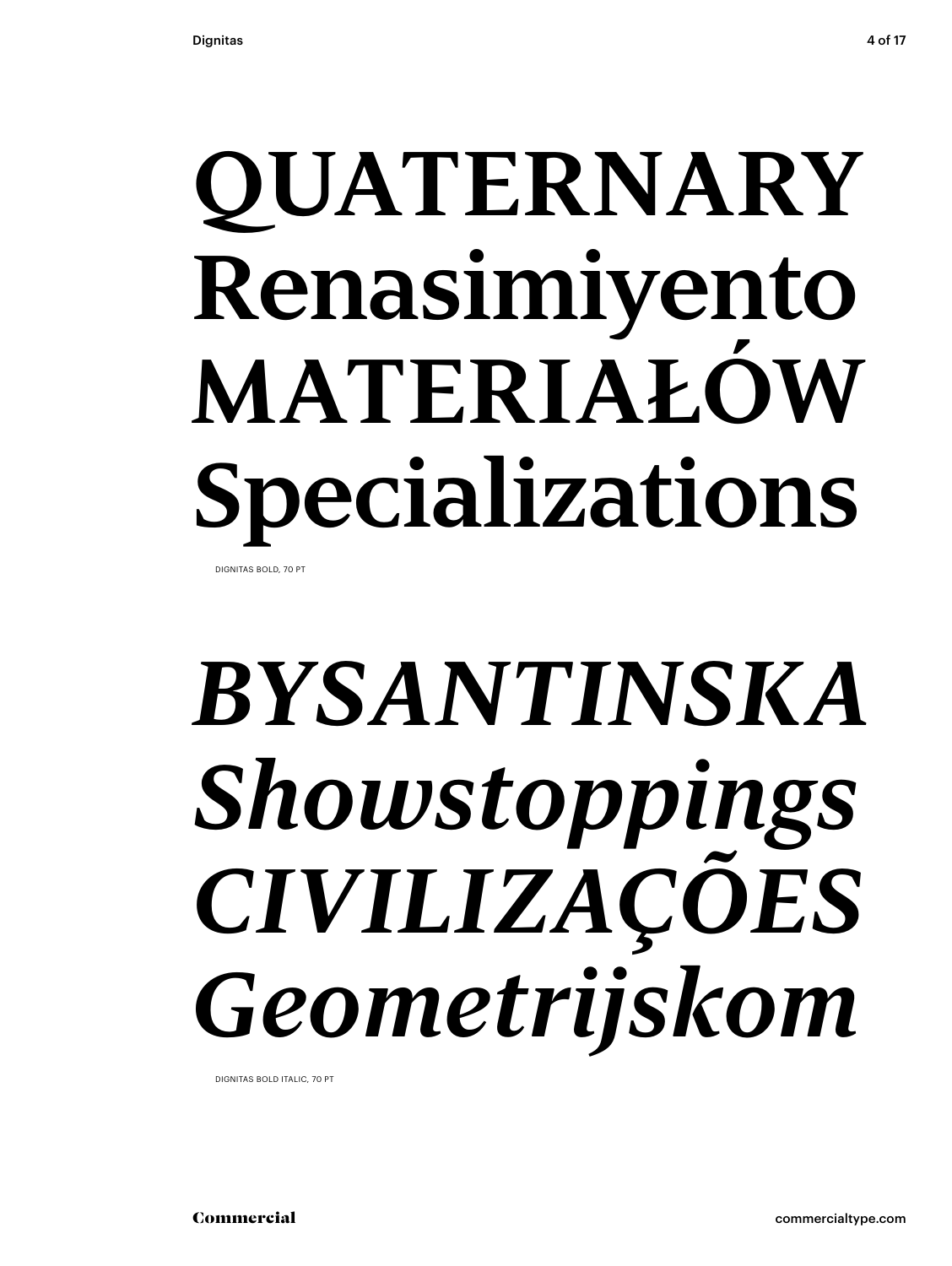### Few functional vocabularies CIBETMACSKÁKTÓL VALÓ best-selling poetry work

DIGNITAS REGULAR, 40 PT

*De er omtrent 71 500 år gamle MOST QUOTED IN STUDIES The king's known provenance*

DIGNITAS REGULAR ITALIC, 40 PT [ALTERNATE Q, SWASH k]

### **Fully embrace trial & error UBIQUITOUS BACKDROP une commune française**

DIGNITAS BOLD, 40 PT

### *Breathtaking theatre show ARTES Y ARQUITECTURA Landsvæðis sem Kólumbía*

DIGNITAS BOLD ITALIC, 40 PT [ALTERNATE g v w]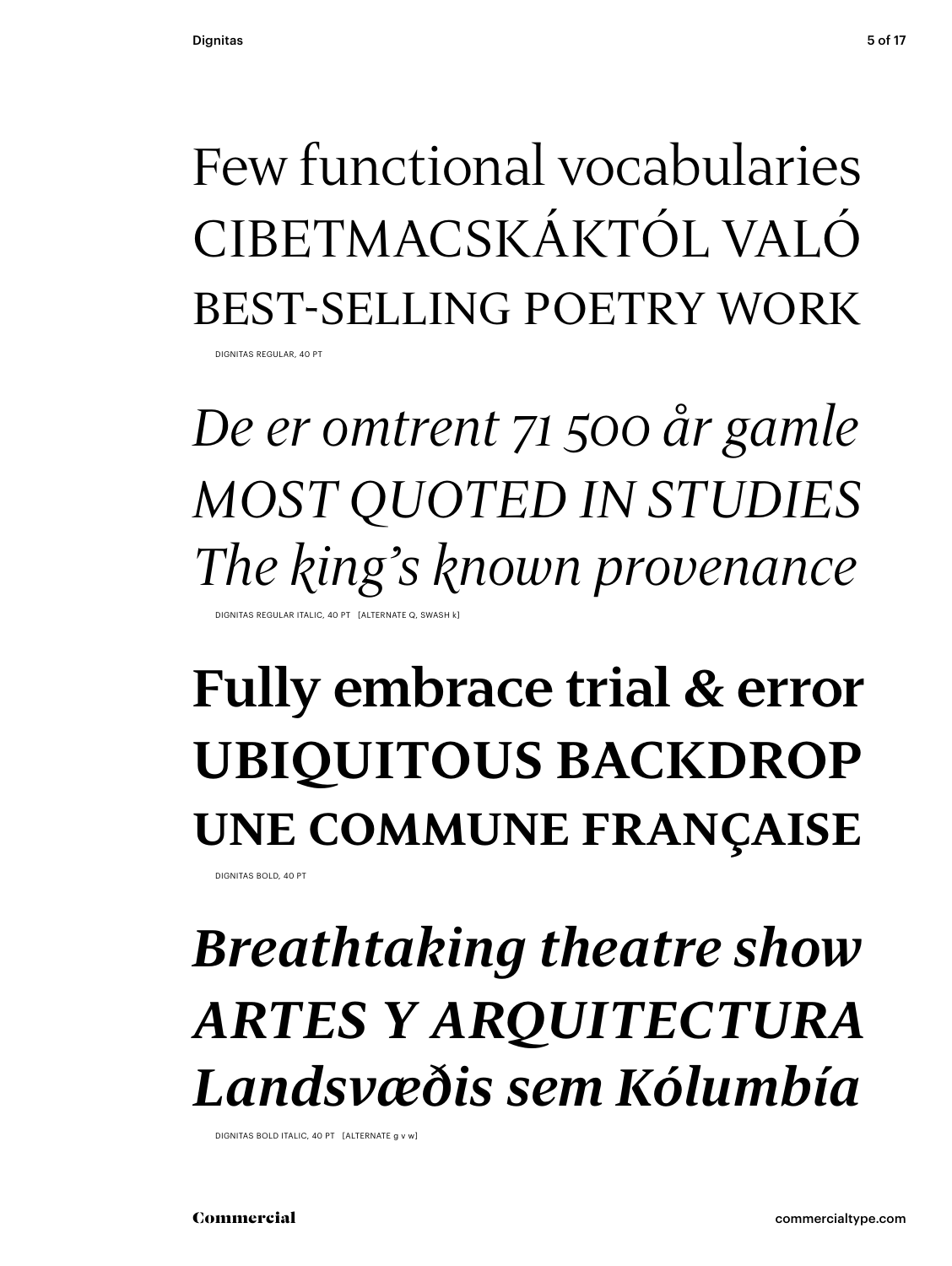Wegen inhaltlicher Differenzen verließ im 2003 ECHOES A BYGONE STYLE OF DEALMAKING Ben's unrestrained and irresponsible formalism

DIGNITAS REGULAR, 25 PT [ALTERNATE g]

*Sinulat ni Dante Alighieri mula 1309 hanggang sa THE MAELSTROM RAGED INSIDE THE HALLS Évoquant l'élan vertical de l'architecture gothique* DIGNITAS REGULAR ITALIC, 25 PT [ALTERNATE /

**The new, naturally aspirated nx7-v16 engine GEMEENTE TELT BIJNA 17.580 INWONERS The book was controversial when published** DIGNITAS BOLD, 25 PT [SMALL CAPS]

*A synthesis of several educational principles BU SAVAŞ TAM 174 YIL SÜRMÜŞ FAKAT NE Sorse sui resti di Lacedemone un'antica città*

DIGNITAS BOLD ITALIC, 25 PT [ALTERNATE Y f v y]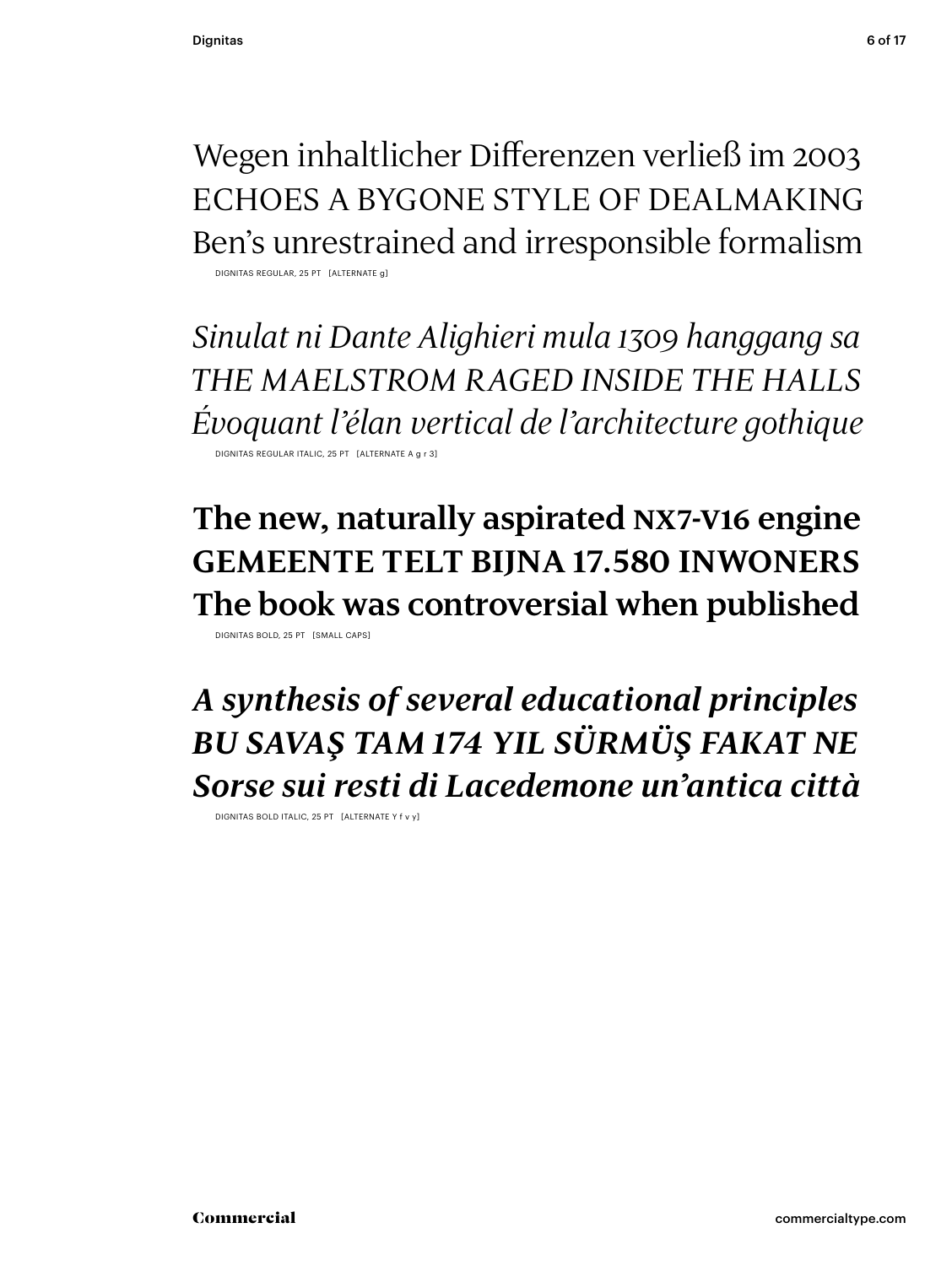KONSTANTINOPEL TERKENAL KARENA PERTAHANANNYA Was under scrutiny over repeated off-the-record conversations ATINA'NIN DÜŞTÜĞÜNÜ GÖRÜNCE ATINA GELENEKLERINI Matapos ang huling pagbawi sa ilalim ng dinastiyang Comnena

DIGNITAS REGULAR, 18 PT [ALTERNATE M Y g y]

*IN JULY OF THAT YEAR SHE TOOK PART IN A FLEET REVIEW Tale aura leggendaria era alimentata dalla stessa Sparta e dal suo EXISTEIXEN APROXIMADAMENT 240 ESPÈCIES DE LÈMURS Antagonism converges around Aemilian—the Patriarch of Antioch* DIGNITAS ITALIC, 18 PT [ALTERNATE r]

**CESTUJÚCI PRILOŽÍ KARTU K ČÍTACIEMU ZARIADENIU Era una delle più grandi e influenti polis della Grecia antica THE NEW ARCHBISHOPS HAD BEEN POPULAR FIGURES Exclusive garments & accessories for ceremonial occasions** DIGNITAS BOLD, 18 PT

*I 2011 HADDE OVER 5 MILLIONER KORT BLITT UTSTEDT Juristkollegierne sørger for støtte til advokater og studenter THE JUDICIAL PROCESSES AT THE COURTS OF HUSTING Many ocean-going windjammers were four-masted barques*

DIGNITAS BOLD ITALIC, 18 PT [ALTERNATE f g k]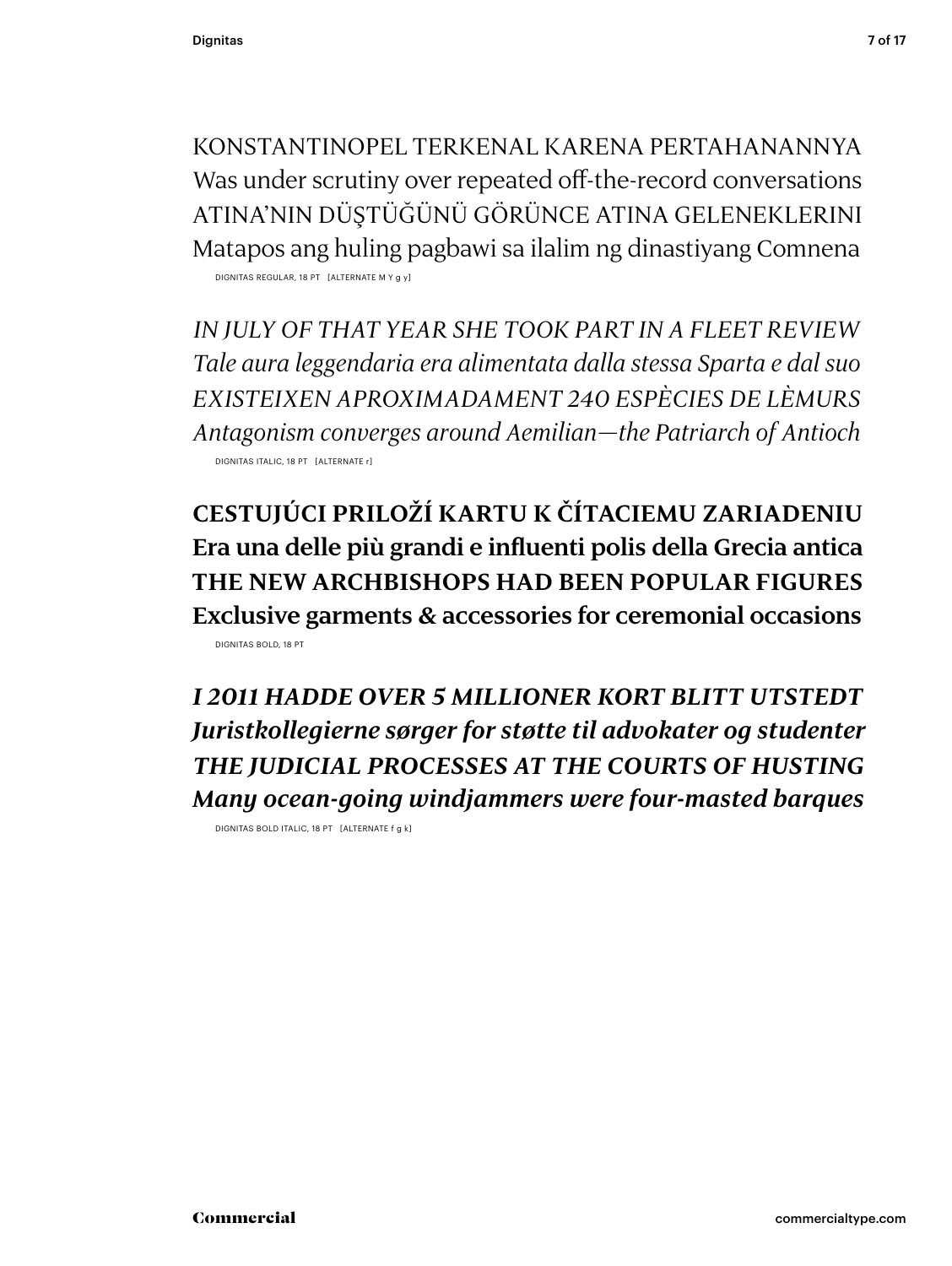### Incomprehensibleness

DIGNITAS REGULAR, 50 PT

*Madagaskarcivetkatten* DIGNITAS ITALIC, 50 PT [ALTERNATE g

# **Fjármálaráðuneytinu**

DIGNITAS BOLD, 50 PT

## *Neurophysiologically*

DIGNITAS BOLD ITALIC, 50 PT [ALTERNATE g ]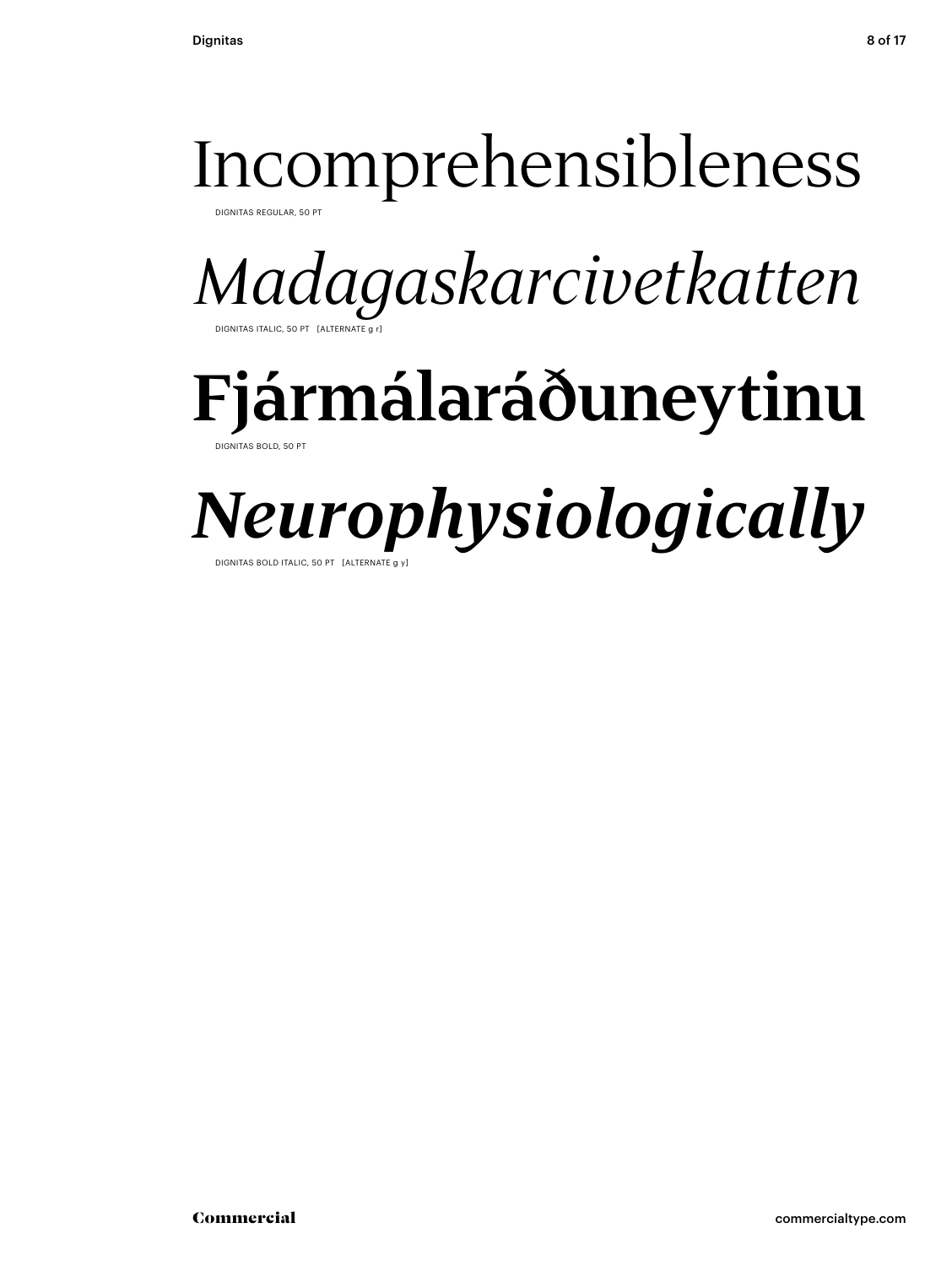REGULAR

BOLD

ITALIC

BOLD

DIGNITAS REGULAR, ITALIC, BOLD, 18/21 PT

THE SPANISH WAR, which began in 1739, and the French war which soon followed it occasioned further increase of the debt, which, on the 31st of December 1748, after it had been concluded by the **Treaty of Aix-la-Chapelle,** amounted to £78,293,313. The most profound peace of the seventeen years of continuance had taken no more than £8,328,354. from it. A war of less than nine years' continuance added £31,338,689 to it (Refer to James Postlethwaite's *History of the Public Revenue*). During the administration of Mr. Pelham, the interest of the public debt was reduced from 4% to 3%; or at least measures were taken for reducing it, from four to three per cent; **the sinking fund** was increased, and some part of the public debt was paid off. In 1755, before the breaking out of the late war, the funded debt of Great Britain amounted to £72,289,673. On the 5th of January 1763, at the conclusion of the peace, the funded debt amounted to £122,603,336. The unfunded debt has been stated at £13,927,589. But the expense occasioned by the war did not end with the conclusion of the peace, so that though, on the 5th of January 1764, the funded debt was increased (partly by a new loan, and partly by funding a part of the unfunded debt) to £129,586,782, there still remained REGULAR SMALL CAPS PROPORTIONAL OLDSTYLE FIGURES PROPORTIONAL SMALL CAP FIGURES PROPORTIONAL LINING FIGURES

*Considerations on the Trade and Finances of Great* 

(according to the very well informed author of

ITALIC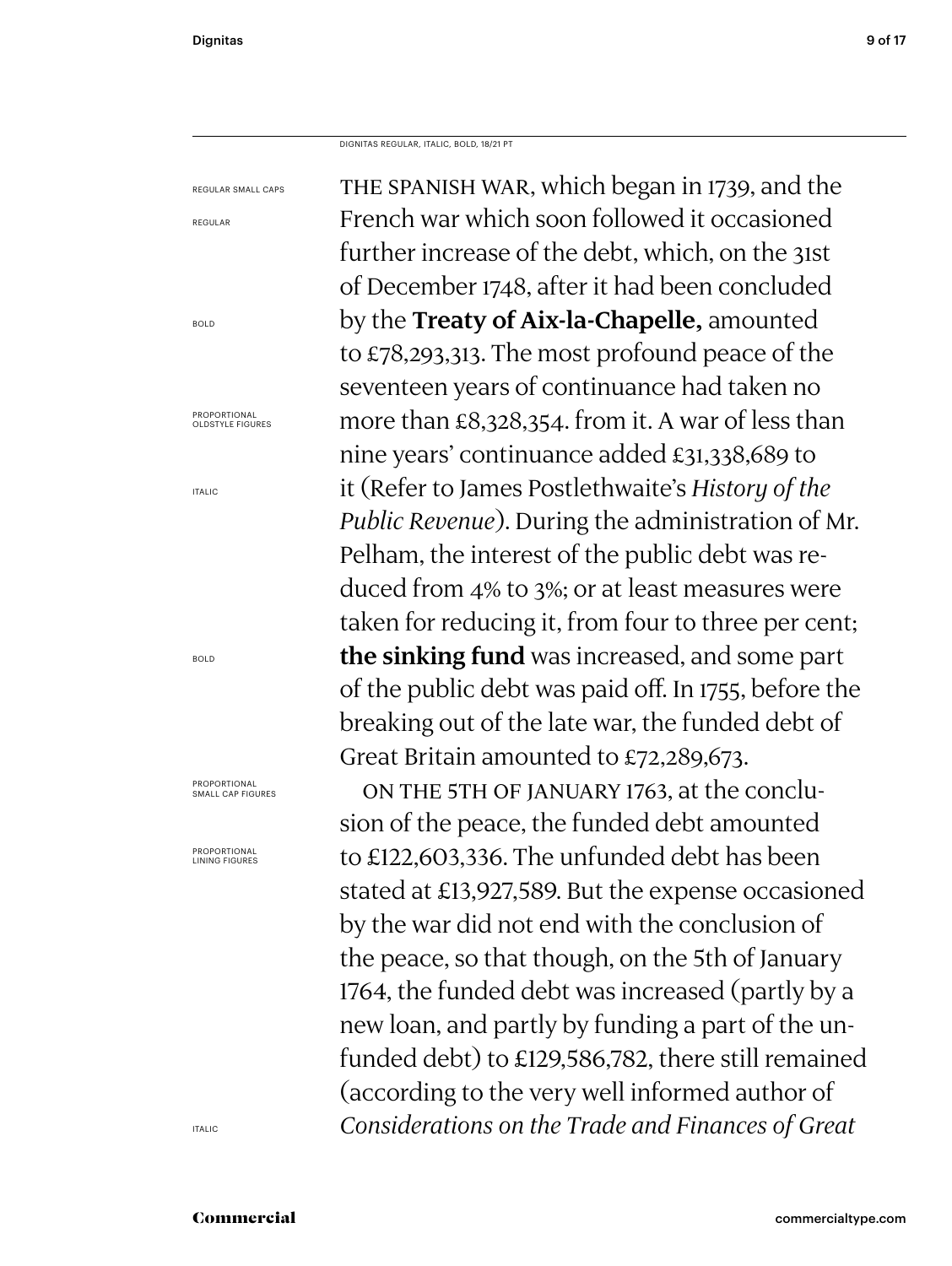| UPPERCASE                                      | ABCDEFGHIJKLMNOPQRSTUVWXYZ                                                                                                                                                                  |
|------------------------------------------------|---------------------------------------------------------------------------------------------------------------------------------------------------------------------------------------------|
| LOWERCASE                                      | abcdefghijklmnopqrstuvwxyz                                                                                                                                                                  |
| SMALL CAPS                                     | ABCDEFGHIJKLMNOPORSTUVWXYZ                                                                                                                                                                  |
| STANDARD PUNCTUATION                           | $[1:\,2:\,,,-(-1)]\$ /\&*@"'""``,,,«»<>S••¶†‡©@®™                                                                                                                                           |
| ALL CAP PUNCTUATION                            | $1! \in \{$ ?\$%() - /   \[] $\{$ } %                                                                                                                                                       |
| SMALL CAP PUNCTUATION                          | $1!\,\&\,\&/\langle\,[\,\]\{\}^{\cdots}$ " $\odot$ $\circ$ <sup>®</sup> ™‰                                                                                                                  |
| LIGATURES                                      | fb ff fh fi fi fk fl ffb fff ffh ffi ffj ffk ffl fffl                                                                                                                                       |
| PROPORTIONAL OLDSTYLE<br>default figures       | $$EE41234567890$ $$f\%$ % $a0\#$ ° < + = - x ÷ >                                                                                                                                            |
| PROPORTIONAL LINING                            | $$EEY1234567890Q\%% of # < + = - \times \div$                                                                                                                                               |
| PROPORTIONAL SMALL CAPS                        | $$EEY1234567890\%$ %#°<+=-x:>                                                                                                                                                               |
| TABULAR OLDSTYLE                               | $$EEY1234567890\%$ % $\leftarrow$ + = - x ÷ >                                                                                                                                               |
| TABULAR LINING                                 | $$EE41234567890\phi\%$ % $f#<-x\div$                                                                                                                                                        |
| TABULAR SMALL CAP                              | $$EEY12345678900\%% of # < + = -x \div$                                                                                                                                                     |
| PREBUILT FRACTIONS                             | $\frac{1}{2}$ $\frac{1}{3}$ $\frac{2}{3}$ $\frac{1}{4}$ $\frac{3}{4}$ $\frac{1}{8}$ $\frac{3}{8}$ $\frac{5}{8}$ $\frac{7}{8}$                                                               |
| <b>NUMERATORS &amp;</b><br><b>DENOMINATORS</b> | $H$ 1234567890 $/$ 1234567890                                                                                                                                                               |
| <b>SUPERSCRIPT &amp;</b><br><b>SUBSCRIPT</b>   | $H^{1234567890}$ $H_{1234567890}$                                                                                                                                                           |
| STYLISTIC ALTERNATES                           | AMQY AMQY gry $3 \n\pounds \frac{1}{3} \n\pounds \frac{2}{3} \n\pounds \frac{3}{4} \n\pounds \n\pounds \frac{13}{3} \n\pounds \n\frac{13}{15}$<br>ÀÁÂÃÄÅĀĂĄÅÝŶŸŶ ÀÁÂÃÄÅĀĂĄÅÝŶŸŶ ĝğġģŕŗřýŷÿỳ |
| <b>ACCENTED UPPERCASE</b>                      | ÁÂÀÄÅÃĂĀĄÅÆÆÇĆČĊŎĐÉÊÈËĔĒĒĢĞĢĠĦĤÍÎÌÏĪ<br>ĮĨĬĴĶŁĹĽĻĿÑŃŇŅŊÓÔÒÖŐŐŌØØŒŔŘŖŠŚŞŜŞÞŤŢŦÚÛ<br>ÙÜŬŰŪŲŮŨŴŴŴŴÝŶŶŸIJŽŹŻ                                                                                    |
| ACCENTED LOWER CASE                            | áâàäåãããąåææçćčĉċďđðéêèëĕėeęğĝģġħĥıíîìïījĩĭĵյķłĺľḷŀ<br>ñńňņ'nŋóôòöõőōøøœŕřŗßšśşŝşþťţŧúûùüŭűūųůũẃŵẁẅý<br>ŷỳÿijžźż                                                                            |
| ACCENTED SMALL CAPS                            | ÁÂÀÄÅÃĂĀĄÅÆÆÇĆČĈĊĎĐÉÊÈËĖĒĘĞĜĢĠĦĤÍÎÌÏĪJĨĬĴĶŁ<br>ĹĽĻĿÑŃŇŅŊÓÔŎŎŐŐŌØŐŒŔŘŖŠŚŞŜŞÞŤŢŦÚÛÙÜŬŰŪŲŮŨ<br>ŴŴŴŴÝŶŶŸIJŽŹŻ                                                                                   |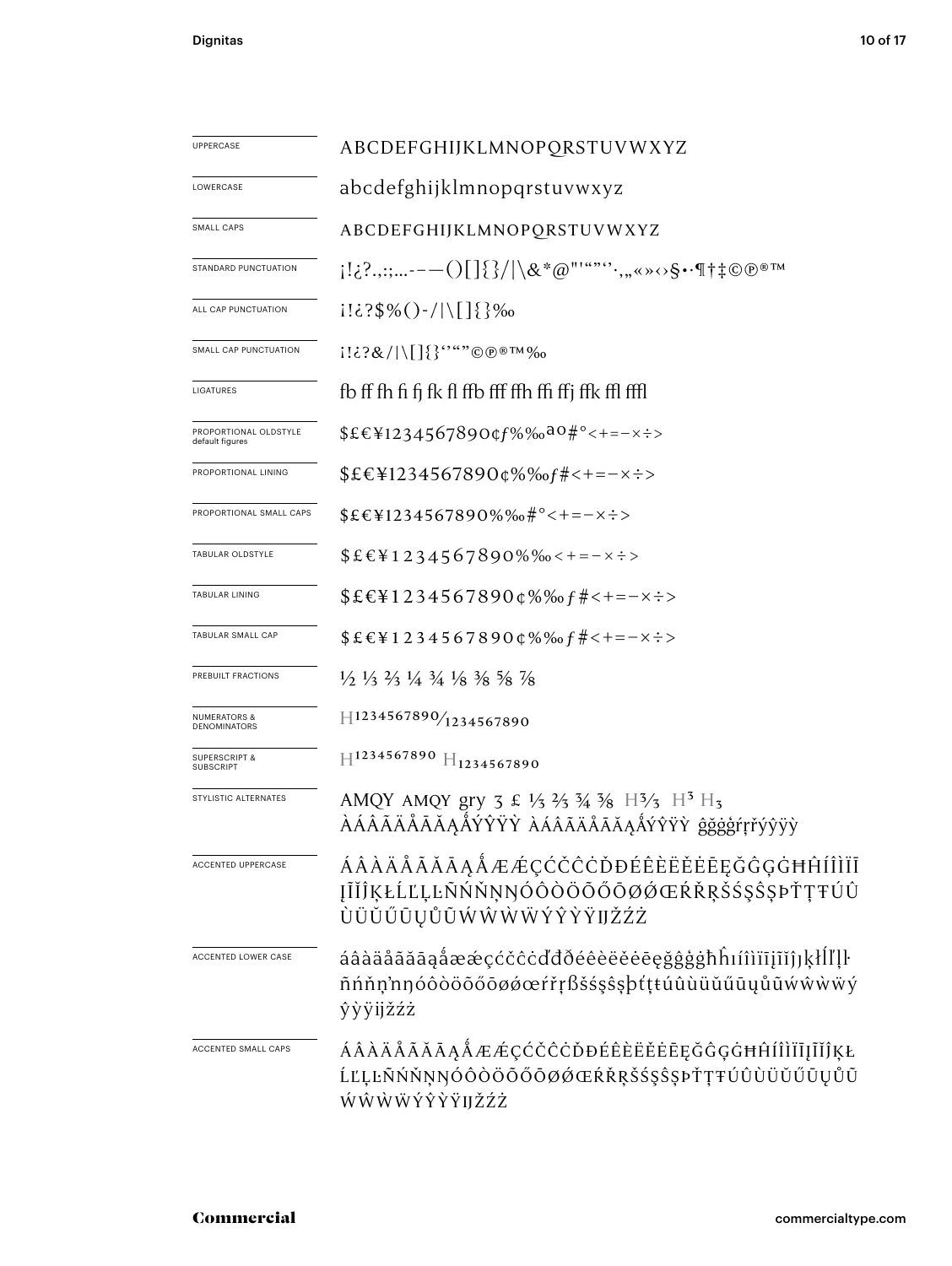| UPPERCASE                                | ABCDEFGHIJKLMNOPQRSTUVWXYZ                                                                                                                   |  |  |  |  |
|------------------------------------------|----------------------------------------------------------------------------------------------------------------------------------------------|--|--|--|--|
| LOWERCASE                                | abcdefghijklmnopqrstuvwxyz                                                                                                                   |  |  |  |  |
| SMALL CAPS                               | ABCDEFGHIJKLMNOPQRSTUVWXYZ                                                                                                                   |  |  |  |  |
| STANDARD PUNCTUATION                     | i!¿?.,:;---()[]{}/ \&*@"'""''`,"«»⇔§•∙¶†‡©®®™                                                                                                |  |  |  |  |
| ALL CAP PUNCTUATION                      | $i! \in \{3\%() - /   \lfloor \frac{1}{2} \rfloor \}$ %                                                                                      |  |  |  |  |
| SMALL CAP PUNCTUATION                    |                                                                                                                                              |  |  |  |  |
| LIGATURES                                | fb ff fh fi fj fk fl ffb fff ffh ffi ffj ffk ffl fffl                                                                                        |  |  |  |  |
| PROPORTIONAL OLDSTYLE<br>default figures | $$EEY1234567890qf\%$ %a0#°<+=-x÷>                                                                                                            |  |  |  |  |
| PROPORTIONAL LINING                      | \$£€¥1234567890¢%‰f#<+=−×÷>                                                                                                                  |  |  |  |  |
| PROPORTIONAL SMALL CAPS                  | $$EEY1234567890\%$ % $#$ °<+=-x÷>                                                                                                            |  |  |  |  |
| TABULAR OLDSTYLE                         | $$EEY1234567890\%$ %-+=-x :>                                                                                                                 |  |  |  |  |
| TABULAR LINING                           | $$EEY1234567890Q\%% of # < + = -x \div$                                                                                                      |  |  |  |  |
| TABULAR SMALL CAP                        | $$EEY12345678900\%$ %of#<+=-x÷>                                                                                                              |  |  |  |  |
| PREBUILT FRACTIONS                       | $\frac{1}{2}$ $\frac{1}{3}$ $\frac{2}{3}$ $\frac{1}{4}$ $\frac{3}{4}$ $\frac{1}{8}$ $\frac{3}{8}$ $\frac{5}{8}$ $\frac{7}{8}$                |  |  |  |  |
| <b>NUMERATORS &amp;</b><br>DENOMINATORS  | $H$ 1234567890/ <sub>1234567890</sub>                                                                                                        |  |  |  |  |
| <b>SUPERSCRIPT &amp;</b><br>SUBSCRIPT    | H1234567890 H <sub>1234567890</sub>                                                                                                          |  |  |  |  |
| STYLISTIC ALTERNATES                     | AMQ AMQ 3 £ ÀÁÂÃÄÅÅĂÅÅÅ ÀÁÂÃÄÅĀĂÅÅ<br>$\frac{1}{3}$ $\frac{2}{3}$ $\frac{5}{4}$ $\frac{3}{8}$ $\frac{13}{3}$ $\frac{13}{13}$ $\frac{13}{13}$ |  |  |  |  |
| <b>ACCENTED UPPERCASE</b>                | ÁÂÀÄÅÃĂĀĄÅÆÆÇĆČĈŎĐÉÊÈËĔĒĘĞĜĢĠĦ<br>ĤÍÎÌÏĪĮĨĬĴĶŁĹĽĻĿÑŃŇŅŊÓÔŎÖŐŐŌØĆŒŔŘŖŠ<br>ŚŞŜŞÞŤŢŦÚÛÙÜŬŰŨŲŮŨŴŴŴŴÝŶŶŸIJŽŹŻ                                     |  |  |  |  |
| ACCENTED LOWER CASE                      | áâàäåãăāąåææçćčĉċďđðéêèëĕēęğĝģġħĥıíîìïīįĩĭĵ<br><b>Jķłĺľļŀñńňņ'nŋóôòöőőōøøœŕřŗßšśşŝşþťṭŧúûùüŭű</b><br>ūųůũẃŵẁẅýŷỳÿijžźż                       |  |  |  |  |
| ACCENTED SMALL CAPS                      | ÁÂÀÄÅÃĂĀĄÅÆÆÇĆČĈĊĎĐÉÊÈËĔĖĒĘĞĜĢĠĦĤÍÎÌ<br>ÏĪĮĨĬĴĶŁĹĽĻĿÑŃŇŅŊÓÔÒÖŐŐŐØØŒŔŘŖŠŚŞŜŞÞŤŢ<br>ŦÚÛÙÜŬŰŪŲŮŨŴŴŴŴÝŶŶŸIJŽŹŻ                                   |  |  |  |  |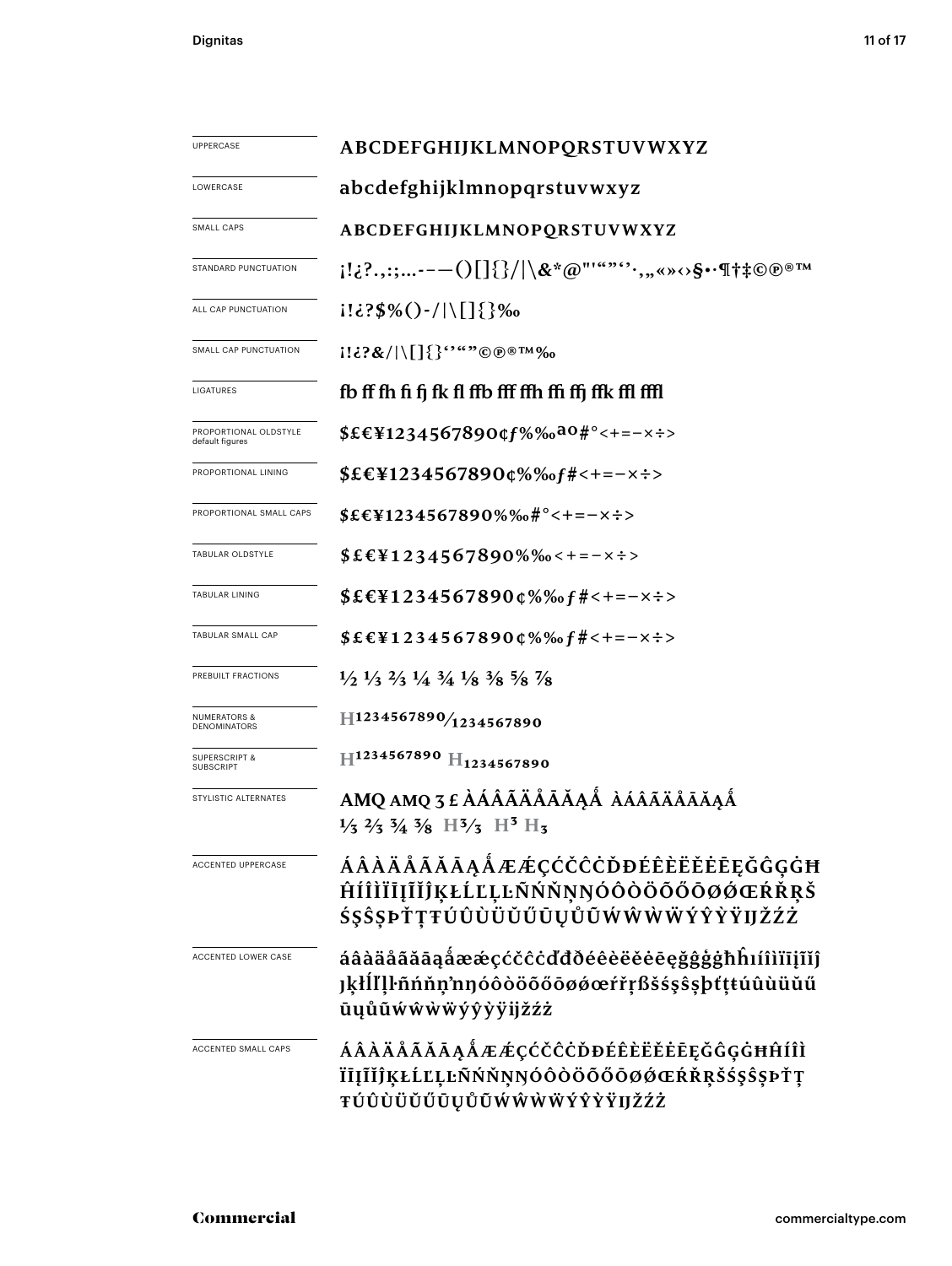| UPPERCASE                                | ABCDEFGHIJKLMNOPORSTUVWXYZ                                                                                                           |
|------------------------------------------|--------------------------------------------------------------------------------------------------------------------------------------|
| LOWERCASE                                | abcdefghijklmnopqrstuvwxyz                                                                                                           |
| STANDARD PUNCTUATION                     | $_{l}$ !¿?.,:;---()[]{}/ \&*@"'""*``,"«»<>\$•^¶†‡©®®™                                                                                |
| ALL CAP PUNCTUATION                      | $1! \in ?\$ % () - /   \ [ ] $\{$ } %                                                                                                |
| SMALL CAP PUNCTUATION                    |                                                                                                                                      |
| LIGATURES                                | fb ff fh fi fi fk fl ffb fff ffh ffi ffi ffk ffl ffl                                                                                 |
| PROPORTIONAL OLDSTYLE<br>default figures | $$£€¥1234567890¢f%%0a0#°<+=-x\div$                                                                                                   |
| PROPORTIONAL LINING                      | $$EEY1234567890\varphi\% \% of \# <+=-\times \div >$                                                                                 |
| PROPORTIONAL SMALL CAPS                  | $$£E¥1234567890\%%o#°<+=-x\div$                                                                                                      |
| TABULAR OLDSTYLE                         | $$£€¥1234567890%%c+=-x\div$                                                                                                          |
| TABULAR LINING                           | $$EEY1234567890\phi\%$ % $f#<-x\div$                                                                                                 |
| TABULAR SMALL CAP                        | $$£E¥1234567890¢\%% of #<-=-x\div$                                                                                                   |
| PREBUILT FRACTIONS                       | $\frac{1}{2}$ $\frac{1}{3}$ $\frac{2}{3}$ $\frac{1}{4}$ $\frac{3}{4}$ $\frac{1}{8}$ $\frac{3}{8}$ $\frac{5}{8}$ $\frac{7}{8}$        |
| NUMERATORS &<br>DENOMINATORS             | H1234567890/1234567890                                                                                                               |
| <b>SUPERSCRIPT &amp;</b><br>SUBSCRIPT    | H1234567890 H <sub>1234567890</sub>                                                                                                  |
| STYLISTIC ALTERNATES                     | AQY gkrxy ffk fk 34 £ & 1/3 2/3 1/4 3/4 3/4 3/8 $H^{34}/_{34}$ $H^{34}/_{54}$ $H^{34}$ $H_{34}$<br><i>ÀÁÂÃÄÅĀĂĄÅÝŸŶ ĝğġģķŕŗřýŷÿỳ</i> |
| DISCRETIONARY LIGATURES                  | fft ft                                                                                                                               |
| SWASH                                    | k k 4 3⁄4                                                                                                                            |
| ACCENTED UPPERCASE                       | ÁÂÀÄÅÃĂĀĄÅÆÆÇĆČĈÒĐÉÊÈËËĖĒĘĞĜĢĠĦĤÍÎÌÏĪĮ<br>ĨĬĴĶŁĹĽĻĿÑŃŇŅŊÓÔÒÖÕŐŐØØŒŔŘŖŠŚŞŜŞÞŤŢŦÚÛÙ<br>ÜŬŰŪŲŮŨŴŴŴŴÝŶŶŸIJŽŹŻ                            |
| ACCENTED LOWER CASE                      | áâàäåããāąåææçćčĉċďđðéêèëĕēegğĝģġħĥıíîìïīįĩĭĵ]ķłĺľ<br>Įŀñńňņ'nŋóôòöõőōøǿœŕřŗβšśşŝşþťţŧúûùüŭűūųůũώŵŵ<br><i>ѿӈ҆</i> ӈ҆ӈ҅ӥӀѯźż           |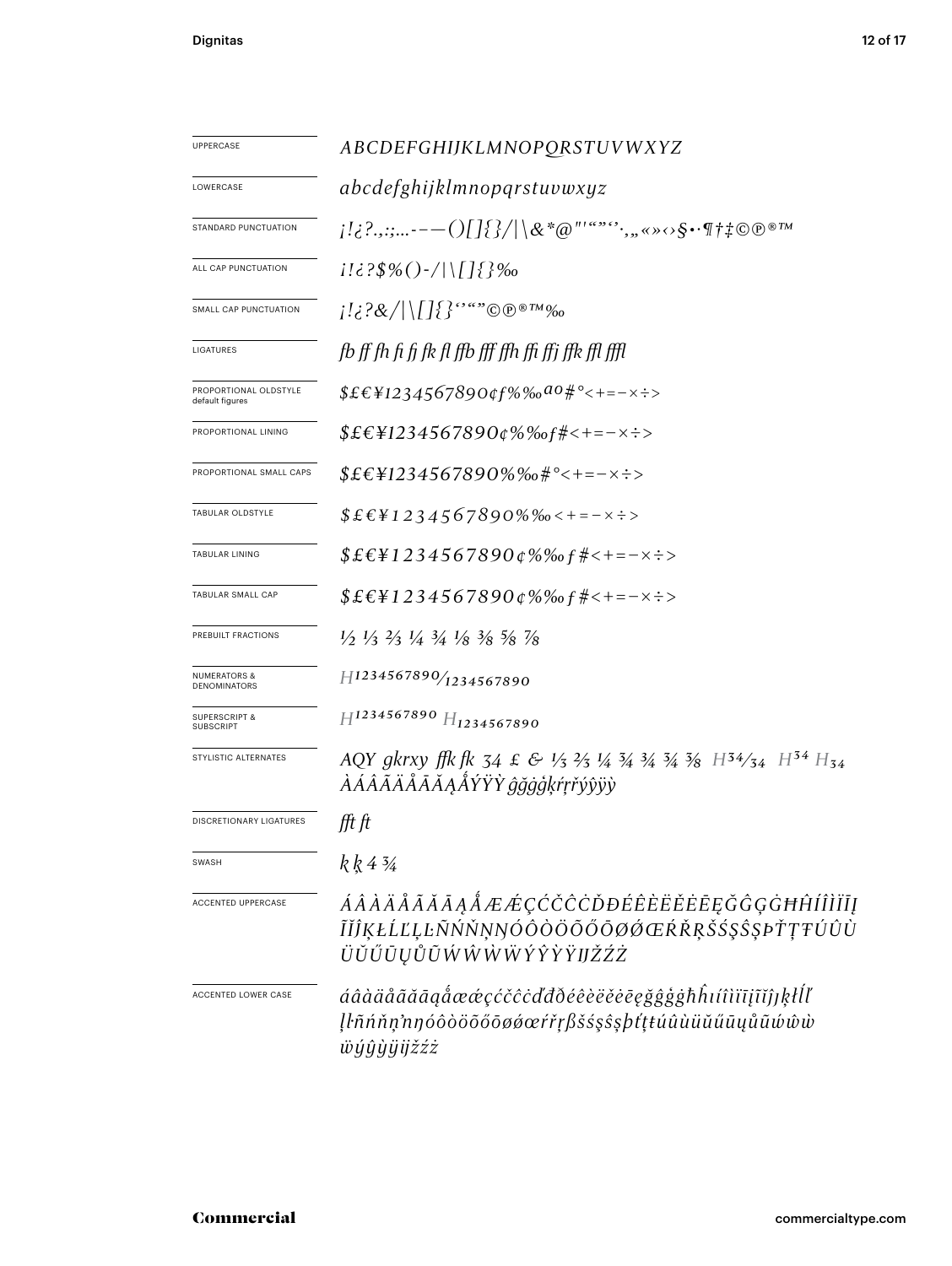| UPPERCASE                                    | ABCDEFGHIJKLMNOPQRSTUVWXYZ                                                                                                                                                                                                                                                                                                            |
|----------------------------------------------|---------------------------------------------------------------------------------------------------------------------------------------------------------------------------------------------------------------------------------------------------------------------------------------------------------------------------------------|
| LOWERCASE                                    | abcdefghijklmnopqrstuvwxyz                                                                                                                                                                                                                                                                                                            |
| STANDARD PUNCTUATION                         | $\{1,2^2,\ldots---(0)[\{\}/ \$ &*@"'"""',"«» $\leftrightarrow$ S $\cdot$ T†‡©®®™                                                                                                                                                                                                                                                      |
| ALL CAP PUNCTUATION                          | $i! \in \{3\%() - /   \lfloor \frac{1}{2} \rfloor\}$ ‰                                                                                                                                                                                                                                                                                |
| SMALL CAP PUNCTUATION                        | $\{ \mathcal{R}/ \Pi \}$ $\{$ $\mathcal{S}^{\alpha}$ $\infty$ $\mathbb{R}$ $\mathbb{R}$ $\mathbb{R}$ $\mathbb{R}$ $\mathbb{R}$ $\mathbb{R}$ $\mathbb{R}$ $\mathbb{R}$ $\mathbb{R}$ $\mathbb{R}$ $\mathbb{R}$ $\mathbb{R}$ $\mathbb{R}$ $\mathbb{R}$ $\mathbb{R}$ $\mathbb{R}$ $\mathbb{R}$ $\mathbb{R}$ $\mathbb{R}$ $\mathbb{R}$ $\$ |
| LIGATURES                                    | fb ff fh fi fj fk fl ffb fff ffh ffi ffi ffk ffl ffl                                                                                                                                                                                                                                                                                  |
| PROPORTIONAL OLDSTYLE<br>default figures     | $$EEY1234567890$ of $%%$ a0# ° < + = - x ÷ >                                                                                                                                                                                                                                                                                          |
| PROPORTIONAL LINING                          | $$EEY1234567890¢\%% of #<+=-x+>$                                                                                                                                                                                                                                                                                                      |
| TABULAR OLDSTYLE                             | $$EEY1234567890\%$ %0<+=-x÷>                                                                                                                                                                                                                                                                                                          |
| TABULAR LINING                               | $$EEY1234567890¢\%%f<+=-x\div$                                                                                                                                                                                                                                                                                                        |
| PREBUILT FRACTIONS                           | $\frac{1}{2}$ $\frac{1}{3}$ $\frac{2}{3}$ $\frac{1}{4}$ $\frac{3}{4}$ $\frac{1}{8}$ $\frac{3}{8}$ $\frac{5}{8}$ $\frac{7}{8}$                                                                                                                                                                                                         |
| <b>NUMERATORS &amp;</b><br>DENOMINATORS      | H1234567890/1234567890                                                                                                                                                                                                                                                                                                                |
| <b>SUPERSCRIPT &amp;</b><br><b>SUBSCRIPT</b> | H1234567890 H <sub>1234567890</sub>                                                                                                                                                                                                                                                                                                   |
| STYLISTIC ALTERNATES                         | AQY fgkvwxyz ffk fk 34 £ &<br><i>ÀÁÂÃÄÅĀĂĄÅÝŶŸŶ ĝğġģķŵŵŵŵŷŷÿỳźżž</i><br>fb ff fh fi fi fk fl ft ffb fff ffh ffi ffi ffk ffl fft ffll ß<br>$\frac{1}{3}$ $\frac{2}{3}$ $\frac{1}{4}$ $\frac{3}{4}$ $\frac{3}{8}$ $\frac{13}{3}$ $\frac{13}{3}$ $\frac{13}{13}$ $\frac{13}{13}$                                                         |
| DISCRETIONARY LIGATURES                      | fft ft                                                                                                                                                                                                                                                                                                                                |
| <b>ACCENTED UPPERCASE</b>                    | ÁÂÀÄÅÃĂĀĄÅÆÆÇĆČĈÒĐÉÊÈËĔĒĘĞĜĢĠĦĤÍÎÌ<br>ÏĪĮĨĬĴĶŁĹĽĻĿÑŃŇŅŊÓÔÒÖŐŐŐØØŒŔŘŖŠŚŞŜŞÞŤŢ<br>ŦÚÛÙÜŬŰŪŲŮŨŴŴŴŴÝŶŶŸIJŽŹŻ                                                                                                                                                                                                                              |
| <b>ACCENTED LOWER CASE</b>                   | áâàäåããāąåææçćčĉċďđðéêèëĕēęğĝģġħĥıíîìïīįĩĭĵJķłĺľ<br>ll·ñńňn'nnóôòöõőöøøœŕřŗßšśşŝşþťttúûùüŭűūųůũŵŵ<br>wwyŷyÿijžźż                                                                                                                                                                                                                      |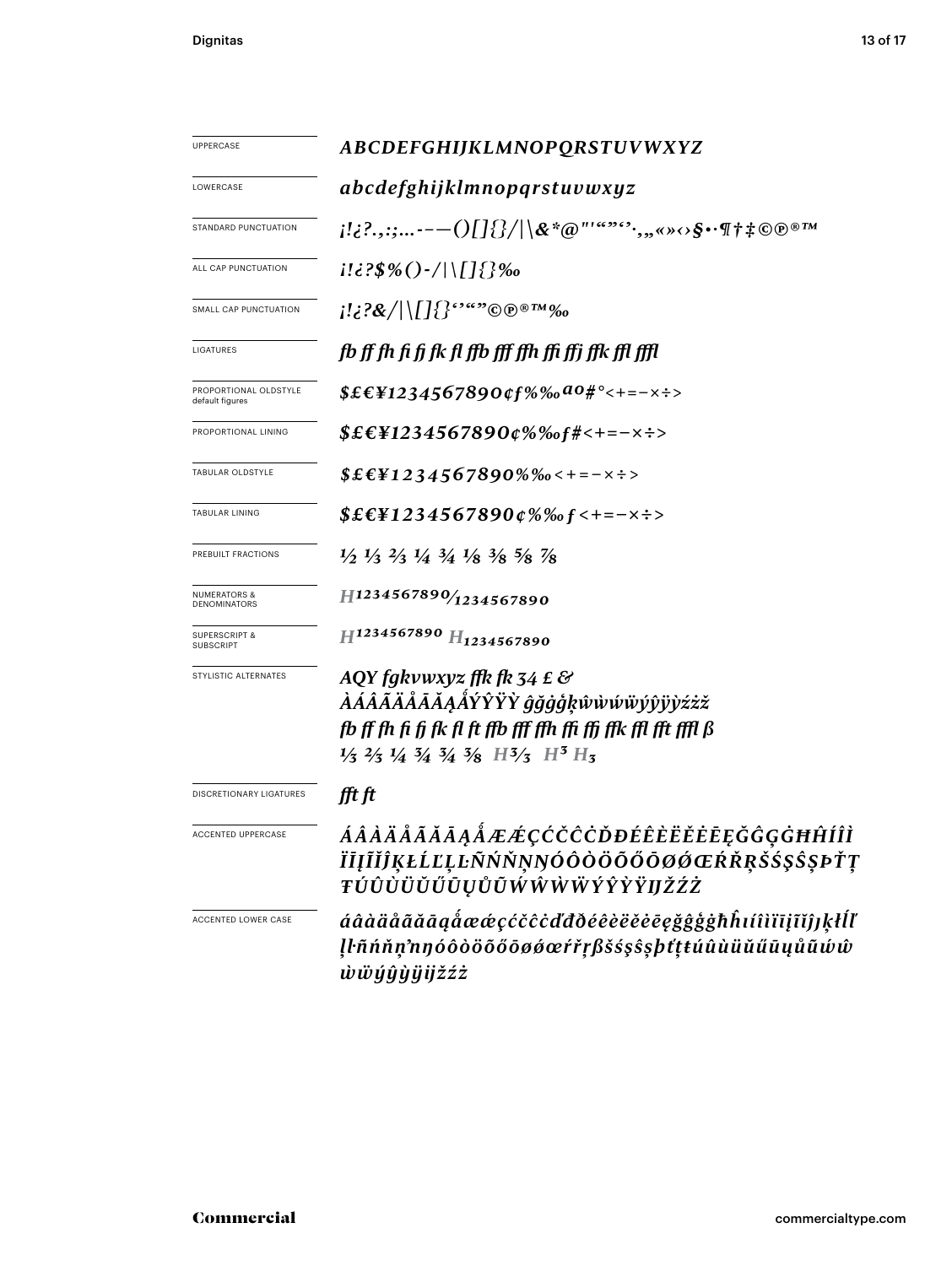| <b>OPENTYPE FEATURES</b><br><b>FAMILY WIDE</b>               | <b>DEACTIVATED</b>               |                                          | <b>ACTIVATED</b>                                   |                                                |  |
|--------------------------------------------------------------|----------------------------------|------------------------------------------|----------------------------------------------------|------------------------------------------------|--|
| SMALL CAPS<br>roman only                                     |                                  | $\epsilon$ Ham & "Eggs" for (under) £28? | ¿HAM & "EGGS" FOR (UNDER) £28?                     |                                                |  |
| ALL SMALL CAPS<br>includes punctuation & figures             |                                  | ¿Mayo & 'Ketchup' for €17.99?            | $\epsilon$ MAYO & 'KETCHUP' FOR $\epsilon$ 17.99?  |                                                |  |
| <b>ALL CAPS</b><br>opens up spacing, moves<br>punctuation up | iQuilts & $[Covers]$ for \$2.65! |                                          | iQUILTS & [COVERS] FOR \$2.65!                     |                                                |  |
| PROPORTIONAL OLDSTYLE<br>default figures                     | Sale Price:<br>Originally:       | ¥3,460 €1,895<br>\$7,031 £9,215          | Sale Price:<br>Originally:                         | ¥3,460 €1,895<br>\$7,031 £9,215                |  |
| PROPORTIONAL LINING                                          | Sale Price:<br>Originally:       | ¥3,460 €1,895<br>\$7,031 £9,215          | Sale Price:<br>Originally:                         | ¥3,460 €1,895<br>\$7,031 £9,215                |  |
| PROPORTIONAL SMALL CAP                                       | Sale Price:<br>Originally:       | ¥3,460 €1,895<br>\$7,031 £9,215          | <b>SALE PRICE:</b><br>ORIGINALLY:                  | ¥3,460 €1,895<br>\$7,031 £9,215                |  |
| TABULAR OLDSTYLE                                             | Sale Price:<br>Originally:       | ¥3,460 €1,895<br>\$7,031 £9,215          | Sale Price:<br>Originally:                         | ¥3,460 €1,895<br>\$7,031 £9,215                |  |
| <b>TABULAR LINING</b>                                        | Sale Price:<br>Originally:       | ¥3,460 €1,895<br>\$7,031 £9,215          | Sale Price:<br>Originally:                         | ¥3,460 €1,895<br>\$7,031 £9,215                |  |
| TABULAR SMALL CAP                                            | Sale Price:<br>Originally:       | ¥3,460 €1,895<br>\$7,031 £9,215          | <b>SALE PRICE:</b><br>ORIGINALLY:                  | ¥3,460 €1,895<br>\$7,031 £9,215                |  |
| <b>FRACTIONS</b><br>ignores numeric date format              | $21/03/10$ and 2 $1/18$ 460/920  |                                          | $21/03/10$ and $2\frac{1}{18}$ 460/ <sub>920</sub> |                                                |  |
| SUPERSCRIPT/SUPERIOR                                         |                                  | $x158 + y23 \times z18 - a4260$          |                                                    | $X^{158} + Y^{23} \times Z^{18} - Z^{4260}$    |  |
| SUBSCRIPT/INFERIOR                                           |                                  | $x158 \div y23 \times z18 - a4260$       |                                                    | $X_{158} \div Y_{23} \times Z_{18} - a_{4260}$ |  |
| DENOMINATOR<br>for making arbitrary fractions                | 0123456789 0123456789            |                                          | 0123456789 0123456789                              |                                                |  |
| <b>NUMERATOR</b><br>for making arbitrary fractions           | 0123456789 0123456789            |                                          | 0123456789 0123456789                              |                                                |  |
| <b>LANGUAGE FEATURE</b><br>Română (Romanian) s accent        | ÎNSUȘI CONȘTIINȚA științifice    |                                          |                                                    | ÎNSUȘI CONȘTIINȚA științifice                  |  |

### Commercial commercialtype.com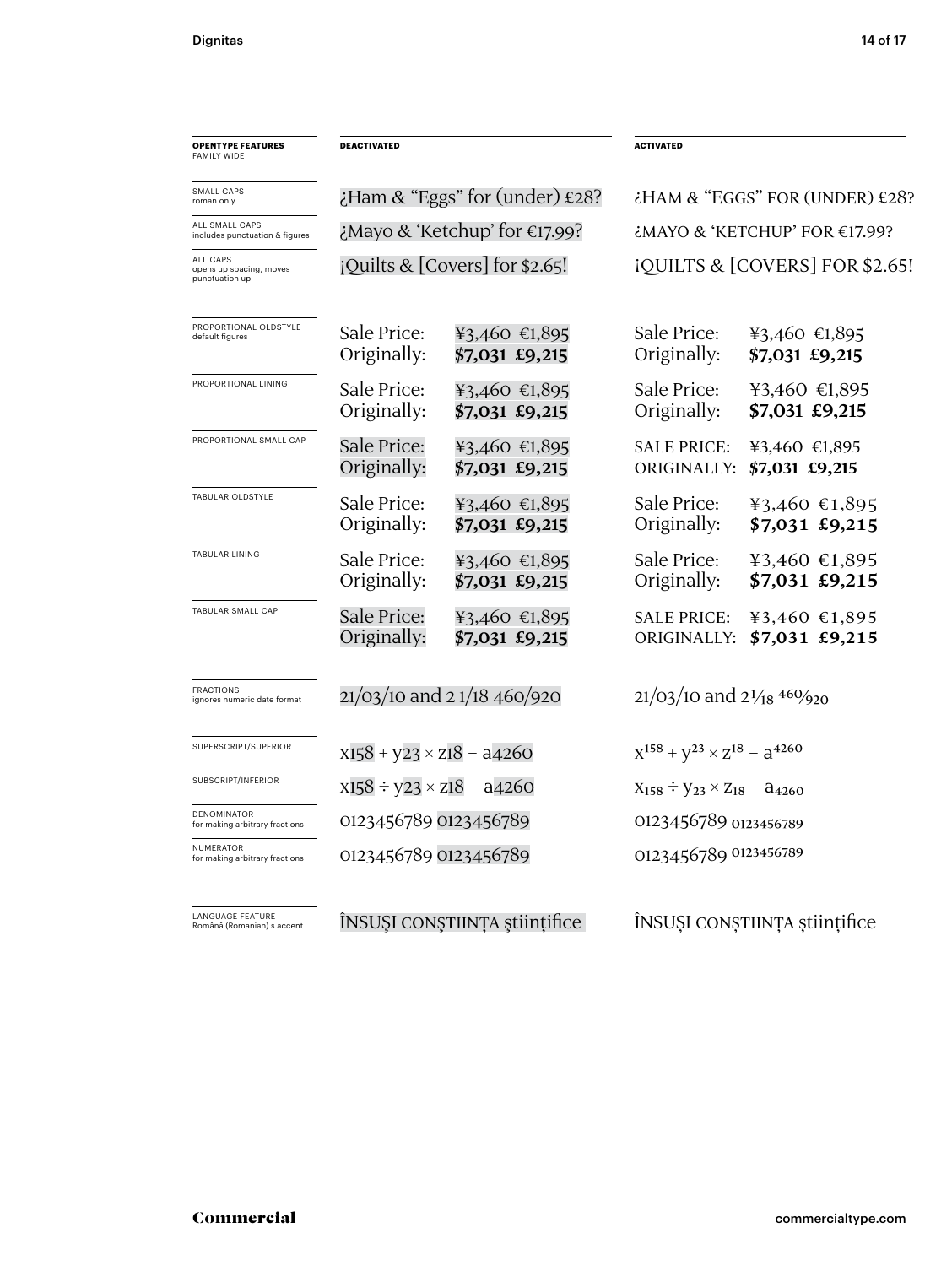### **OPENTYPE FEATURES** ROMAN

| STYLISTIC SET 01<br>alternate A               |
|-----------------------------------------------|
| STYLISTIC SET 02<br>alternate Y v             |
| STYLISTIC SET 03<br>alternate M               |
| STYLISTIC SET 04<br>alternate Q               |
| STYLISTIC SET 05<br>alternate r               |
| STYLISTIC SFT 06<br>alternate g               |
| STYLISTIC SFT 12<br>alternate 3               |
| STYLISTIC SET 14<br>alternate £               |
| STYLISTIC ALTERNATES<br>Illustrator/Photoshop |

#### **OPENTYPE FEATURES** ITALIC

| SWASH<br>k &                                  |
|-----------------------------------------------|
| STYLISTIC SET 01<br>alternate A               |
| STYLISTIC SET 02<br>alternate Y               |
| STYLISTIC SET 04<br>alternate Q               |
| STYLISTIC SET 05<br>alternate r               |
| STYLISTIC SET 06<br>alternate g               |
| STYLISTIC SET 07<br>alternate k               |
| STYLISTIC SET 08<br>alternate y               |
| STYLISTIC SET 09<br>alternate x               |
| STYLISTIC SET 12<br>alternate 3               |
| STYLISTIC SET 13<br>alternate 4               |
| <b>STYLISTIC SET 14</b><br>alternate £        |
| STYLISTIC SET 15<br>alternate &               |
| DISCRETIONARY LIGATURES<br>ft and related     |
| STYLISTIC ALTERNATES<br>Illustrator/Photoshop |
|                                               |

SWASH ALTERNATES Illustrator/Photoshop

### **DEACTIVATED**

Alliteration Always Allows Answers Yellow Yesterdays staying YONDER Mouthy Mothballs Mollified Mom A £5 Quest For 3 Yellow Mad Diggers A £5 Quest For 3 Yellow Mad Diggers Their referrings rankled forthright Quelled Quite QUICKLY & QUIETLY Since 1930. In 1933, nearly 30% films Since 1930. In 1933, nearly 30% films Prices starting at £15m up to £100m Prices starting at £15m up to £100m Groggy digging gains green goods

### **DEACTIVATED**

*Alliteration Always Allows Answers Rakish kickers rankled rockers Rakish kickers rankled rockers Expressively excusing excesses Expressively excusing excesses Crafty crofters often offtake offtrack Crafty crofters often offtake offtrack Ringo & John & Paul & George A yak expresses £3 for 3/8 kilograms of Yellow Quartz A wayward player's solvency yarn A wayward player's solvency yarn In 1944, over 441/4 4-track albums In 1944, over 441/4 4-track albums Their referrings rankled forthright Quelled Quite Quickly & Quietly Groggy digging gains green goods* k & *Rakish kickers & rankled rockers Rakish kickers & rankled rockers* alternate Y *Young Yodelers Yapping Yarns Young Yodelers Yapping Yarns Since 1930. In 1933, nearly 303/8 films Since 1930. In 1933, nearly 303/8 films Prices starting at £15m up to £100m Prices starting at £15m up to £100m*

### **ACTIVATED**

Yellow Yesterdays staying YONDER Mouthy Mothballs Mollified Mom Alliteration Always Allows Answers Their referrings rankled forthright Quelled Quite QUICKLY & QUIETLY Groggy digging gains green goods

### **ACTIVATED**

*Rankled Kickers & Rockers @ 441/4 Rankled Kickers & Rockers @ 441/4 A yak expresses £3 for 3/8 kilograms of Yellow Quartz Ringo & John & Paul & George Alliteration Always Allows Answers Their referrings rankled forthright Quelled Quite Quickly & Quietly Groggy digging gains green goods*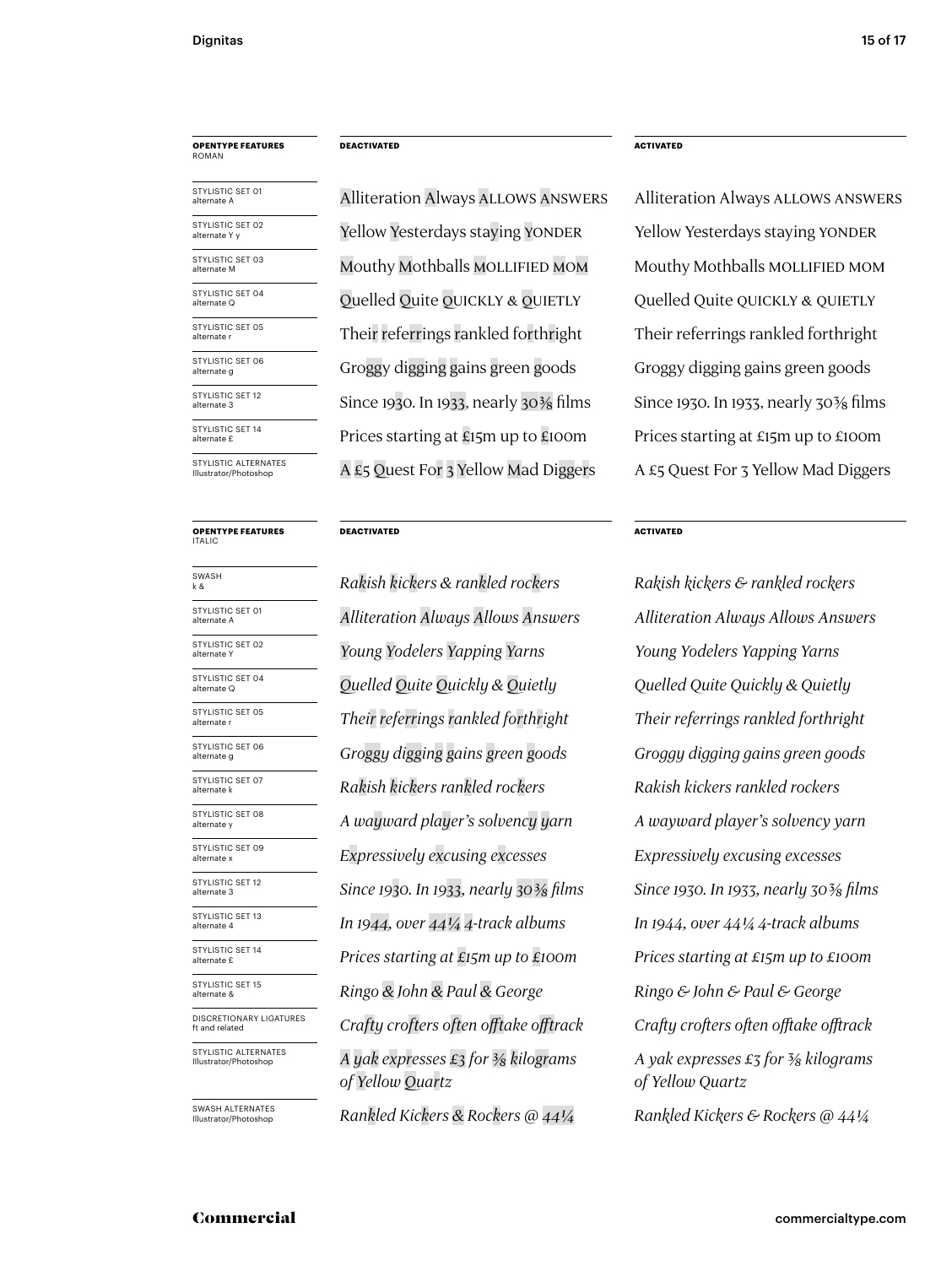### **OPENTYPE FEATURES** BOLD

STYLISTIC SET 04 alternate Q STYLISTIC SET 01 alternate A STYLISTIC SET 03 alternate M STYLISTIC SFT 12 alternate 3 STYLISTIC SET 14

STYLISTIC ALTERNATES<br>(Illustrator/Photoshop)

**OPENTYPE FEATURES** BOLD ITALIC

alternate £

STYLISTIC SET 11 alternate f and related STYLISTIC SET 10 alternate z STYLISTIC SET 04 alternate Q STYLISTIC SET 01 alternate A STYLISTIC SET 07 alternate k STYLISTIC SET 09 alternate > STYLISTIC SET 15 alternate & STYLISTIC SET 08 alternate v w y STYLISTIC SET 13 alternate 4 STYLISTIC SET 06 alternate g DISCRETIONARY LIGATURES ft and related STYLISTIC ALTERNATES (Illustrator/Phot SWASH STYLISTIC SET 02<br>alternate Y STYLISTIC SET 12 alternate 3 STYLISTIC SET 14 alternate £

SWASH ALTERNATES (Illustrator/Photoshop)

**DEACTIVATED ACTIVATED**

**Alliteration Always Allow Answer Mouthy Mothballs Mollified Mom Mouthy Mothballs Mollified Mom Quelled Quite quickly & quietly Quelled Quite quickly & quietly Since 1930. In 1933, nearly 303/8 films Since 1930. In 1933, nearly 303/8 films Prices starting at £15m up to £100m Prices starting at £15m up to £100m** (Illustrator/Photoshop) **A £3 Quin of ⅓ a Queen's Messenger A £3 Quin of 1/3 a Queen's Messenger**

**DEACTIVATED ACTIVATED**

*Difficult puffballs cliffhang offkilter Difficult puffballs cliffhang offkilter Frazzled zippers waze zanily Frazzled zippers waze zanily Alliteration Always Allows Answers Rakish kickers rankled rockers Rakish kickers rankled rockers Expressively excusing excesses Expressively excusing excesses Crafty crofters often offtake offtrack Crafty crofters often offtake offtrack Ringo & John & Paul & George A wavy yak expresses £3 for 3/8 kilograms of Yellow Quartz A wayward player's solvency yarn A wayward player's solvency yarn In 1944, over 441/4 4-track albums In 1944, over 441/4 4-track albums Quelled Quite Quickly & Quietly Quelled Quite Quickly & Quietly Groggy digging gains green goods Groggy digging gains green goods* & *Ringo & John & Paul & George Ringo & John & Paul & George* alternate Y *Young Yodelers Yapping Yarns Young Yodelers Yapping Yarns Since 1930. In 1933, nearly 303/8 films Since 1930. In 1933, nearly 303/8 films Prices starting at £15m up to £100m Prices starting at £15m up to £100m*

**Alliteration Always Allow Answer**

*Ringo & John & Paul & George Ringo & John & Paul & George A wavy yak expresses £3 for 3/8 kilograms of Yellow Quartz Ringo & John & Paul & George Alliteration Always Allows Answers*